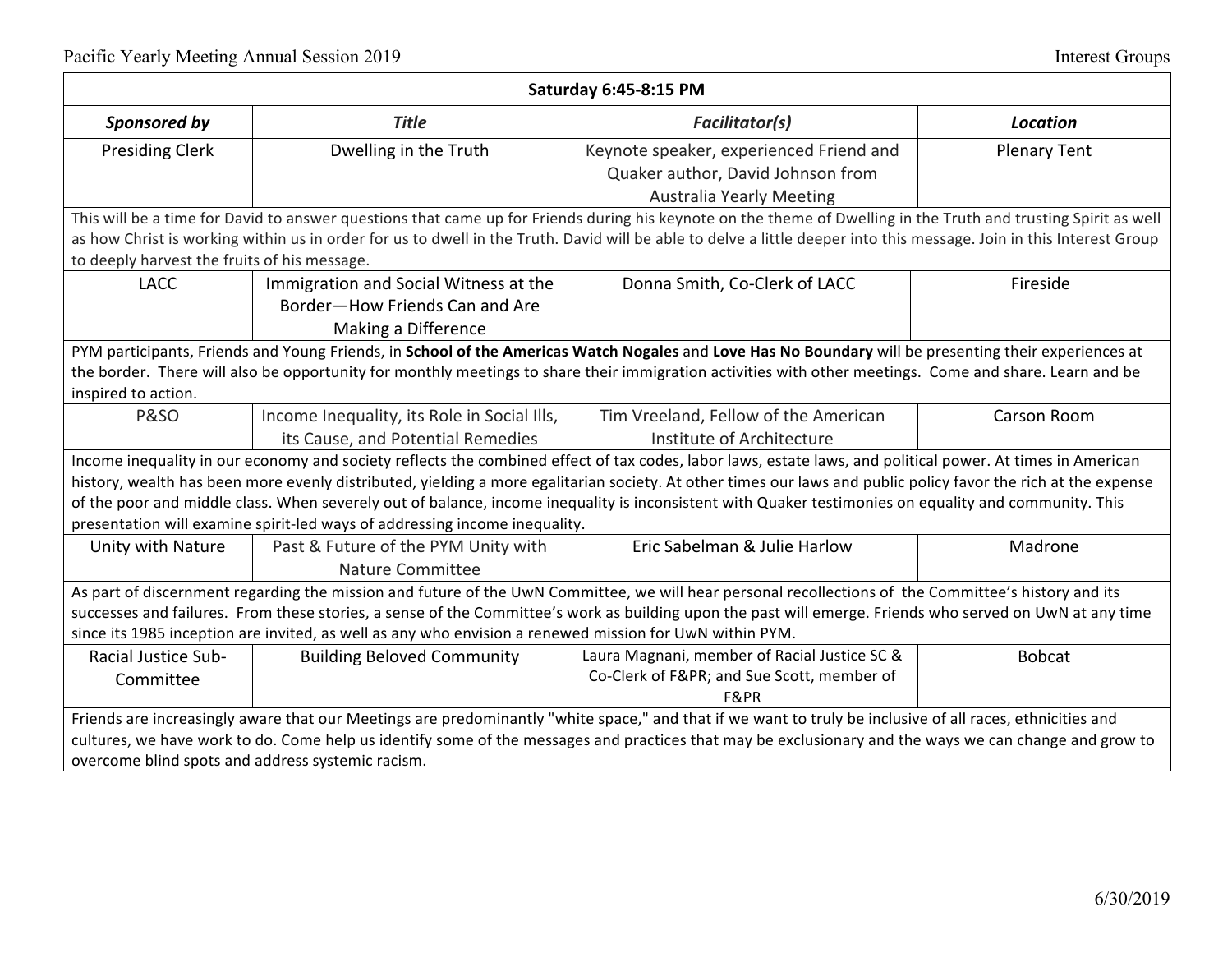| Sunday 6:45-8:15 PM                                                                                                                                          |                                                                                                              |                                                                                                                                                               |                     |  |  |
|--------------------------------------------------------------------------------------------------------------------------------------------------------------|--------------------------------------------------------------------------------------------------------------|---------------------------------------------------------------------------------------------------------------------------------------------------------------|---------------------|--|--|
| Sponsored by                                                                                                                                                 | <b>Title</b>                                                                                                 | <b>Facilitator(s)</b>                                                                                                                                         | <b>Location</b>     |  |  |
| M&O and Finance                                                                                                                                              | Pay as Led: A Gift Economy Model for                                                                         | Sandy Farley, Clerk of Finance; & Shan                                                                                                                        | <b>Plenary Tent</b> |  |  |
|                                                                                                                                                              | Financing Attendance at PYM Annual                                                                           | Cretin, M&O Co-Clerk                                                                                                                                          |                     |  |  |
|                                                                                                                                                              | Session                                                                                                      |                                                                                                                                                               |                     |  |  |
|                                                                                                                                                              |                                                                                                              | A consideration of abandoning our traditional fee-based method for paying for annual sessions in favor of a voluntary, informed pay as led plan for meeting   |                     |  |  |
|                                                                                                                                                              | the costs, based on the experiences of our fellow western yearly meetings and others.                        |                                                                                                                                                               |                     |  |  |
| <b>YPCC</b>                                                                                                                                                  | Meet the new Youth Programs                                                                                  | Rebekah Percy & Bertha Pena,                                                                                                                                  | Fireside            |  |  |
|                                                                                                                                                              | Coordinator                                                                                                  | <b>YPCC Co-Clerks</b>                                                                                                                                         |                     |  |  |
|                                                                                                                                                              |                                                                                                              | Come meet our new Youth Programs Coordinator Javaughn Fernanders. Javaughn comes to us with experience in youth work in Illinois Yearly Meeting,              |                     |  |  |
|                                                                                                                                                              |                                                                                                              | experience in working with diverse intergenerational communities and as a teacher and artist. This is her first month on the job and she is eager to get to   |                     |  |  |
|                                                                                                                                                              |                                                                                                              | know us! Please join us for this opportunity to get acquainted and exchange ideas. Are you wondering what the recent YPCC Program Evaluation tells us         |                     |  |  |
| about our community? Or what has happened with the money from the Youth Programs fund? Come find out!                                                        |                                                                                                              |                                                                                                                                                               |                     |  |  |
| <b>P&amp;SO</b>                                                                                                                                              | Helping the Unsheltered in our                                                                               | Linnea Hanson, Zae Illo, and members of                                                                                                                       | Carson Room         |  |  |
|                                                                                                                                                              | Communities                                                                                                  | the P&SO Committee                                                                                                                                            |                     |  |  |
|                                                                                                                                                              |                                                                                                              | Our committee would like to learn more about how various meetings are addressing unsheltered people in their communities to then network monthly              |                     |  |  |
|                                                                                                                                                              |                                                                                                              | meetings work on this issue. We hope to lift up the voices of social justice witness done by multiple meetings. And we hope to foster continued               |                     |  |  |
|                                                                                                                                                              | collaboration of those doing similar social witness. Our discussion may include video from monthly meetings. |                                                                                                                                                               |                     |  |  |
| <b>FCLCA</b>                                                                                                                                                 | Poverty in California: What Friends                                                                          | Kevan Insko, Co-Director, FCL Education                                                                                                                       | Madrone             |  |  |
|                                                                                                                                                              | have done, are doing and can do to                                                                           | Fund & FCLCA                                                                                                                                                  |                     |  |  |
|                                                                                                                                                              | address income inequality through                                                                            |                                                                                                                                                               |                     |  |  |
|                                                                                                                                                              | state policy                                                                                                 |                                                                                                                                                               |                     |  |  |
|                                                                                                                                                              |                                                                                                              | The interest group will explore facts about poverty in California, how it affects various groups, how the state legislature has responded, what policies have |                     |  |  |
|                                                                                                                                                              |                                                                                                              | worked to alleviate poverty, what measures are currently under consideration or recently passed to address that California has the highest poverty rate in    |                     |  |  |
| the nation, and how people can influence California policy. We'll talk about what Friends organizations like FCLCA have done historically to address income  |                                                                                                              |                                                                                                                                                               |                     |  |  |
| inequality, successes over the last several years, and what measures are on the table for in 2019 and beyond. We'll discuss actions that Friends can take to |                                                                                                              |                                                                                                                                                               |                     |  |  |
| move public policy forward                                                                                                                                   |                                                                                                              |                                                                                                                                                               |                     |  |  |
| Faith & Practice                                                                                                                                             | Spiritual Eldering: Nurturing the Life of                                                                    | Carl Magruder, Co-Clerk, F≺ Mica Estrada,                                                                                                                     | <b>Bobcat</b>       |  |  |
| Revision                                                                                                                                                     | the Meeting                                                                                                  | PYM Eldering Coordinator; Elaine Emily,                                                                                                                       |                     |  |  |
|                                                                                                                                                              |                                                                                                              | member of Eldering Sub-Committee & Elder for                                                                                                                  |                     |  |  |
|                                                                                                                                                              |                                                                                                              | Plenary Speaker.                                                                                                                                              |                     |  |  |
| What is eldering and how does it contribute to the life of the meeting? What advices and description of eldering would be most helpful in our Faith and      |                                                                                                              |                                                                                                                                                               |                     |  |  |
| Practice? This workshop will provide time to consider how a conscious and heartfelt choice to provide spiritual accompaniment to those ministering to the    |                                                                                                              |                                                                                                                                                               |                     |  |  |
| body of Friends is experienced by our meetings and our yearly meeting. The workshop will include experiential activities, discussion, and worship.           |                                                                                                              |                                                                                                                                                               |                     |  |  |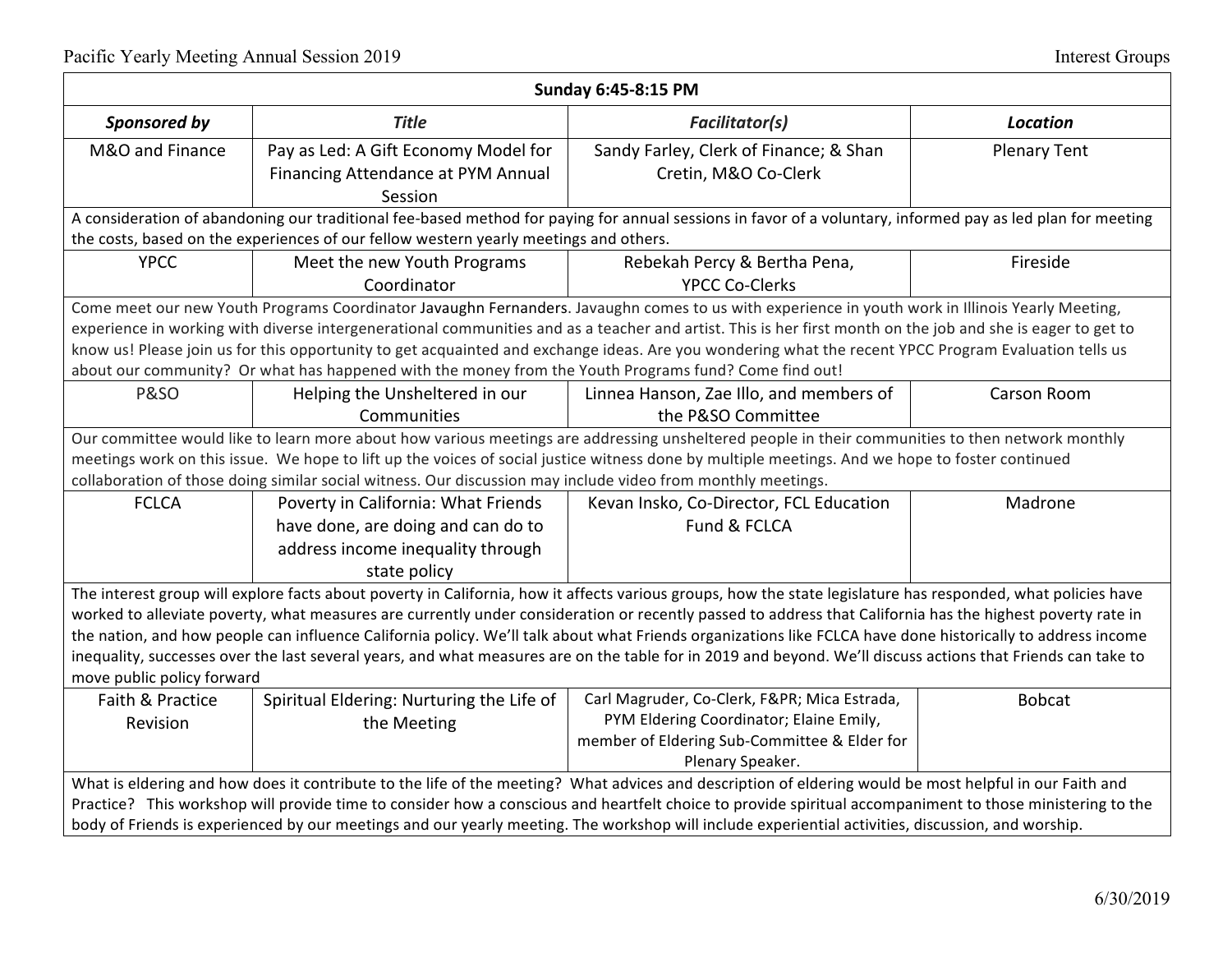| Monday 3:15-4:45 PM                                                                                                                     |                                                                  |                                                                                                                                                   |                     |  |  |
|-----------------------------------------------------------------------------------------------------------------------------------------|------------------------------------------------------------------|---------------------------------------------------------------------------------------------------------------------------------------------------|---------------------|--|--|
| Sponsored by                                                                                                                            | <b>Title</b>                                                     | <b>Facilitator(s)</b>                                                                                                                             | <b>Location</b>     |  |  |
| <b>M&amp;O</b>                                                                                                                          | <b>Quakers and Native America: Toward</b>                        | Jim Summers & Barbara Babin, Staff at                                                                                                             | <b>Plenary Tent</b> |  |  |
|                                                                                                                                         | <b>Right Relationship</b>                                        | Spring Service Learning Camp; Members of                                                                                                          |                     |  |  |
|                                                                                                                                         |                                                                  | Decolonizing Quakers Worship Group                                                                                                                |                     |  |  |
|                                                                                                                                         |                                                                  | Panel presentation of current projects involving Quakers and Native America, including Spring Service Camp in Visalia, the newly formed           |                     |  |  |
|                                                                                                                                         |                                                                  | steering committee for seeking truth and healing in Quaker/Native relations (Decolonizing Quakers), meeting efforts to acknowledge traditional    |                     |  |  |
|                                                                                                                                         |                                                                  | custodianship of the land where they meet, and an opportunity to bring other efforts to the attention of PYM.                                     |                     |  |  |
| <b>AFSC</b>                                                                                                                             | Using your White Privilege for Justice                           | Matthew Leber, Assistant Regional                                                                                                                 | Fireside            |  |  |
|                                                                                                                                         |                                                                  | Director, US West for AFSC                                                                                                                        |                     |  |  |
|                                                                                                                                         |                                                                  | Got White Privilege? This workshop is for you! Matt will facilitate an interactive workshop that allows you to explore whiteness and white        |                     |  |  |
|                                                                                                                                         |                                                                  | privilege. We will explore how to be a thoughtful force for peace and justice as you support people of color in your life and people of color led |                     |  |  |
|                                                                                                                                         | social change organizations as part of your own liberation path. |                                                                                                                                                   |                     |  |  |
| Unity with Nature                                                                                                                       | A Web of Relationships                                           | Eric Sabelman & Shelley Tannenbaum                                                                                                                | <b>Carson Room</b>  |  |  |
|                                                                                                                                         |                                                                  | As part of discernment regarding the mission & function of the UwN Committee, we will examine how the Committee serves the Yearly and Monthly     |                     |  |  |
|                                                                                                                                         |                                                                  | Meetings. We will compare PYM UwN to Quaker Earthcare Witness, to equivalent organizations in other religious denominations and interfaith        |                     |  |  |
|                                                                                                                                         |                                                                  | collaborations. Friends' contributions to this interest group will inform deliberations about PYM's expectations of the UwN Committee.            |                     |  |  |
| <b>JYM</b>                                                                                                                              | Conscientious Objection and the                                  | Kate Connell, director of Truth in Recruitment &                                                                                                  | Madrone             |  |  |
|                                                                                                                                         | Selective Service System (SSS)                                   | Member of Santa Barbara FM; Arianna and Callum                                                                                                    |                     |  |  |
|                                                                                                                                         |                                                                  | Standish, Members of Berkeley FM; Edward                                                                                                          |                     |  |  |
|                                                                                                                                         |                                                                  | Hasbrouck, draft registration resister and activist.                                                                                              |                     |  |  |
| Since 2015, the military has allowed women to serve in combat. In February 2019, a judge ruled that SSS registration unconstitutionally |                                                                  |                                                                                                                                                   |                     |  |  |
| discriminates on the basis of sex. Although the SSS only targets young people from 18 to 26 years old, anyone can declare themselves a  |                                                                  |                                                                                                                                                   |                     |  |  |
| conscientious objector. What are the consequences of these decisions and how can PYM support JYMers and those who feel conscientiously  |                                                                  |                                                                                                                                                   |                     |  |  |
| opposed to fighting in war?                                                                                                             |                                                                  |                                                                                                                                                   |                     |  |  |
| Communications                                                                                                                          | Friendly Tech Show, Listen & Share                               | Members of the Communications                                                                                                                     | <b>Bobcat</b>       |  |  |
|                                                                                                                                         |                                                                  | Committee                                                                                                                                         |                     |  |  |
| Members of the Communications Committee will share the latest developments on our website and technology projects and host an           |                                                                  |                                                                                                                                                   |                     |  |  |
| interactive session with participants.                                                                                                  |                                                                  |                                                                                                                                                   |                     |  |  |